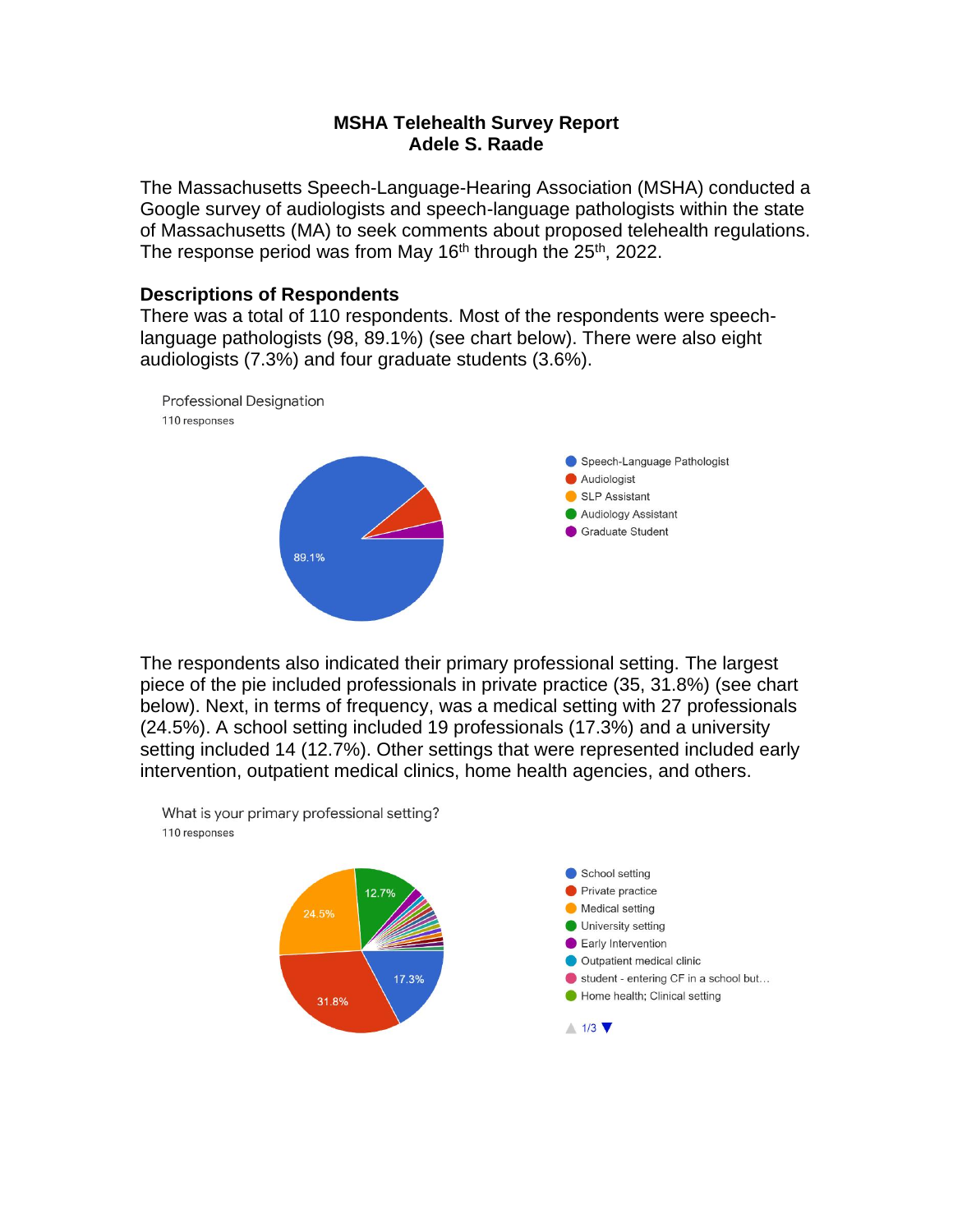## **Summary of Narrative Responses**

MSHA is sharing these responses from 110 respondents because this is a matter of crucial importance to them and their clients. These respondents would like their viewpoints to be heard and it is not practical for 100+ individuals to provide testimony at the virtual Board meeting.

Most audiologists worked in medical settings, with two working in private practice. The following is a distillation of their responses.

- Audiology technology has improved, and so remote diagnostic testing can now be conducted accurately.
- One audiologist reported on the remote testing using auditory brainstem response (ABR) testing of newborn infants that live on the Cape and the islands. This has reduced the family's stress of traveling several hours only to have the infant awake during the testing, which means that results cannot be obtained.
- Several audiologists mentioned that families who must travel long distances for the services may not have the funds or resources for this extensive travel time.
- There were increased tinnitus complaints due to the high stress levels during the height of the COVID pandemic. In one well-publicized case, the owner of a national restaurant chain committed suicide after his physician erroneously told him nothing could be done. Had this gentleman been afforded the opportunity of a telehealth appointment with an audiologist, he might still be alive.
- Cochlear candidacy visits do not need an in-person visit prior to a virtual visit as they are counseling based. Most major institutions around the country are supporting audiology telehealth. Cochlear implant manufacturers are also making it easier than ever to support the patients with cochlear implants.
- Telehealth is the one shining light that has come out of the pandemic. Audiologists talked about telehealth for years, "We knew we could probably do it, but would there be a need? Would there be enough of a demand? Could we provide services equal to what we provide in the clinic? Could the technology support it? Could the patients handle the technology required? It turns out that the answers are a resounding **YES**  to all these questions."
- Imagine a family in the northwest corner of the state. This financially challenged family has a multiply medically complex child who is also deaf. The child's cochlear implant needs to be reprogrammed by the audiologists at the hospital. In pre-COVID times, the family needed to take a day from work (lost pay) to take their child into Boston. Now, audiologists have the telehealth option available to them.
- Returning to previous telehealth regulations will slow down the audiologist's ability to provide patients with amplification in a timely manner. For example, hearing aid consultations and hearing aid programming can be easily administered through telehealth appointments.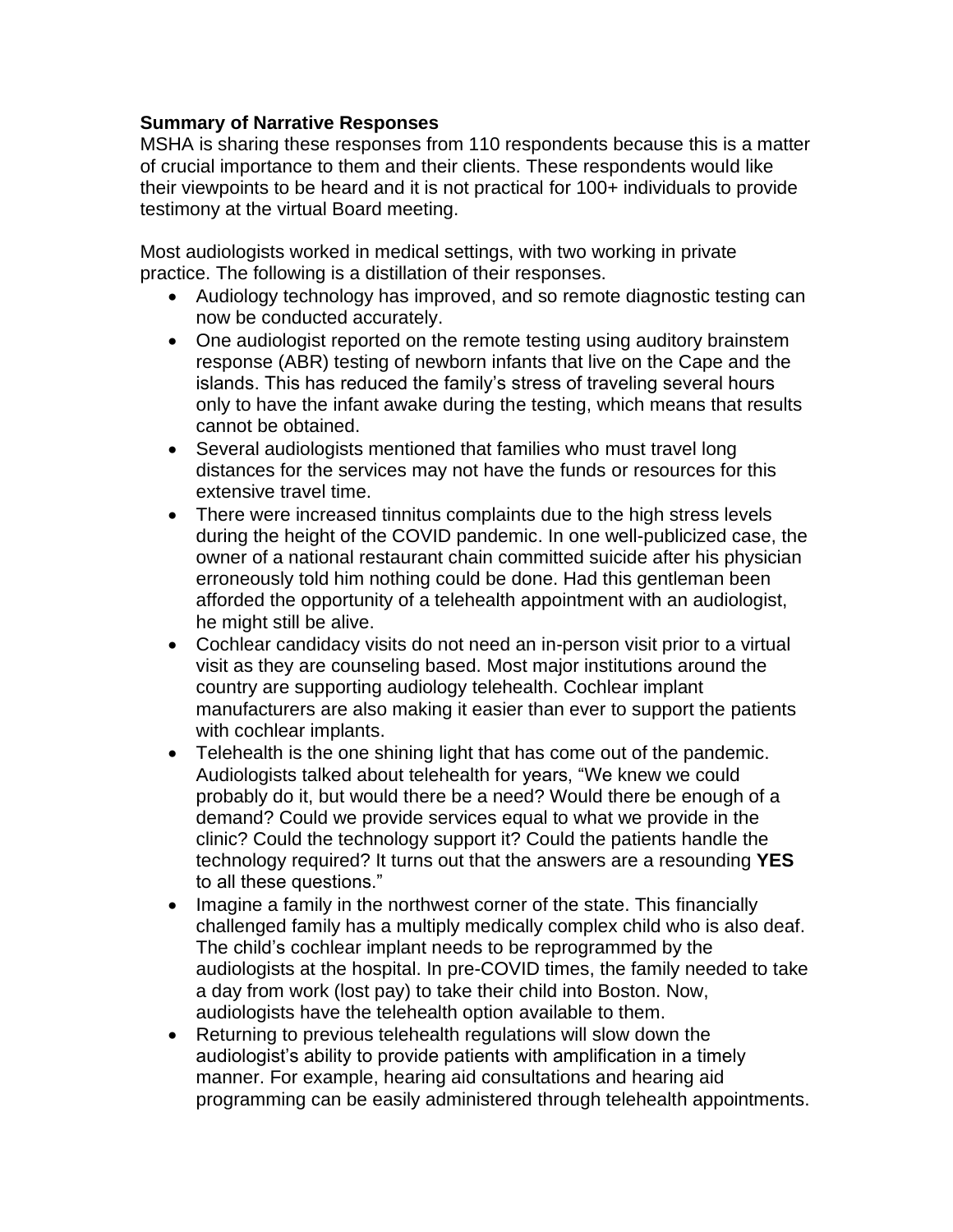This has been vital to patients who have moved away for college or have moved and have not set up local care yet.

There were 30 respondents who were SLPs working in private practice. The following is a distillation of their responses.

- Many SLPs reported increased access to care for their clients via telehealth. Clinicians can serve clients from a wide geographic area where transportation times may involve many hours. This facilitates service to clients who live in rural areas.
- Some clients have physical challenges which make in-person evaluations incredibly difficult.
- Clients who are immunocompromised are not able to participate in inperson evaluations.
- Clinicians reported the ability to complete virtual evaluations accurately. There is no evidence to support the belief that in-person evaluations are better than virtual ones.
- One SLP reported about a client who is homebound and uses augmentative/alternative communication (AAC). This client is also severely immunocompromised. Receiving assessments and therapy at home is the only safe option.
- One SLP serves the transgender community—many of whom are triggered by entering medical settings. Requiring them to enter a medical facility causes unnecessary psychological distress and discourages this population from seeking necessary gender-affirming care.
- One SLP has expertise in treating stuttering. There are few SLPs in MA with this expertise. Telehealth allows this clinician to serve a wider geographic area.
- There are clients who specifically request the telehealth option because it reduces the risk of COVID exposure and increases the ease of attending appointments.

There was a total of 21 respondents who were SLPs working in a medical setting. The following is a distillation of their responses.

- Numerous SLPs reported that traveling to Boston for services is a burden for many patients or families for a variety of reasons. The following is a list of these reasons: the travel time to Boston might be quite long; the patient/parent might be missing time from work or school; the expensive cost of parking; the patient/parent may experience resource instability; mobility status is keeping the patient homebound; and limited access to transportation. Patients who previously would not have been seen, are now accessing care because it is being delivered virtually.
- COVID has continued to impact service. In a joint clinic, one provider tested positive and so the entire clinic shifted to all virtual visits for a period. In addition, if the patient or family member is immunocompromised, a virtual evaluation may be the only safe option.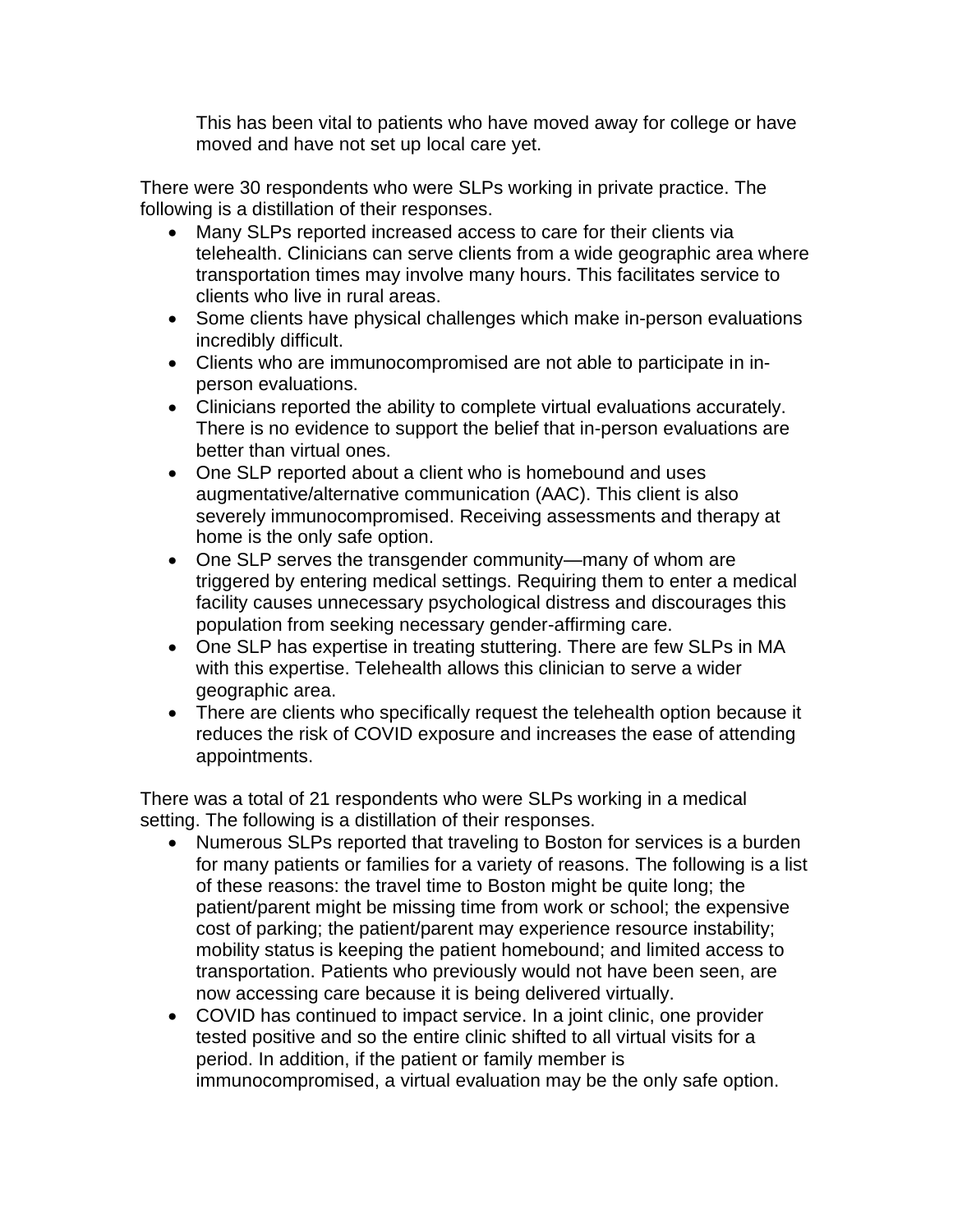- Clinical judgement can be used effectively to decide whether a virtual evaluation is appropriate. For example, a post-operative patient had a benign subepithelial lesion removed six weeks prior. A virtual evaluation was appropriate for this specific patient.
- There were many benefits for pediatric feeding patients reported by several SLPs. The SLPs can see the child eat in their familiar environment, at their typical mealtime, because telehealth allows the SLPs that flexibility. The SLP is also able to model feeding strategies without a mask on when evaluating through telehealth. The SLP cannot model tasting a food or demonstrate chewing when in full PPE. Toddlers and children are frequently in a heightened state of alert when they come into the hospital. As the child's stress rises, (s)he is less likely to want to eat, which limits the usefulness of the feeding evaluation. Conducting a virtual evaluation allows increased flexibility in scheduling. This is helpful for parents who often have many appointments to schedule for their child. For these children, it is critical that the SLP establish a strong rapport with the child from the outset, which is not easily accomplished with PPE measures in place. This is particularly important when evaluating children with developmental delays.
- For many toddlers and preschool-age children with significant language delays, virtual evaluations have offered SLPs a great deal of information about play and language that the SLPs might *NOT* be able to gather in the office. Many young children are quite shy and often do not engage in much play or speak much within an office setting; however, when SLPs observe the children via telehealth in their home, it is like they are "flies on the wall." The SLPs have an opportunity to observe the child playing with his/her own toys, on his/her own turf, and listen to their social and communicative interactions with their caregivers and sometimes with their siblings as well. "This opportunity has been rewarding and quite informative."
- Conducting telehealth evaluations allows us to see patients in their natural environment and provides a functional assessment. It also allows the SLPs to support families in a familiar environment. This is especially useful for young or medically complex children.
- Patients with Amyotrophic Lateral Sclerosis (ALS) face both rapid disease progression and severely impacted mobility. Requiring and in-clinic evaluation may prevent this population from receiving the necessary services. These types of service limitations may also be experienced by children and adults with a wide variety of neurological diagnoses.
- Another SLP who works with patients with ALS reported that requiring an in-person evaluation can be a significant barrier to establishing a plan for communication. This can be quite traumatic for the patient and their family during end-of-life care.
- One SLP reported about the patients that she serves with voice-related problems who live throughout the entire state of MA. These are specialized services that are not readily available everywhere. She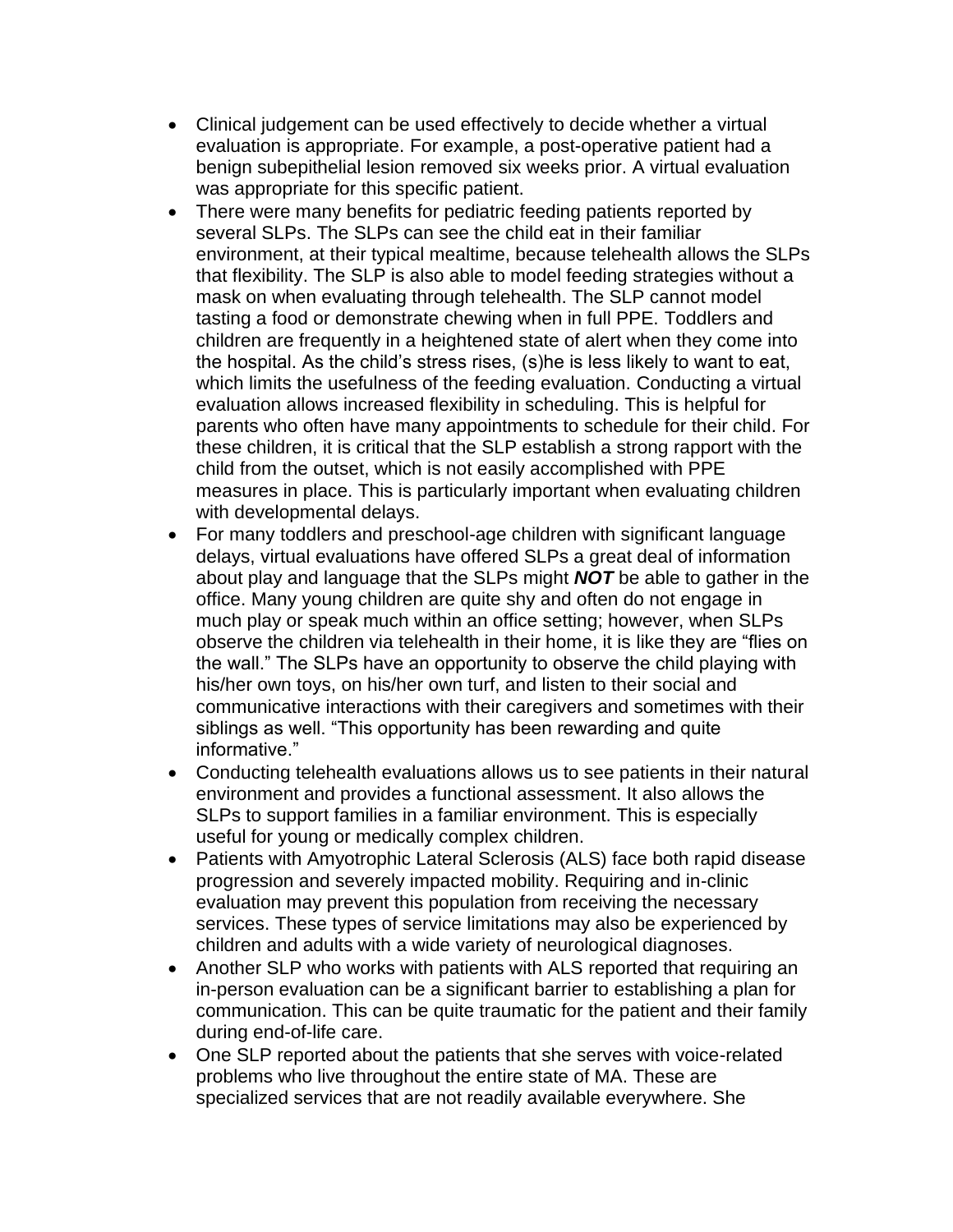reported that 100% of her clients who have opted for telehealth services have been pleased and prefer it over in-person evaluations and treatment. Another SLP reported that she has served hundreds of patients that tell her that the only reason they participated in their voice evaluation was because it was delivered via telehealth. If in-person evaluations were required, many of these clients would be unserved or underserved.

- The adult population with dysphagia is at considerable risk for deferring or postponing care. Virtual evaluations have dramatically increased access to care to many more patients. Many of these individuals are physically or medically homebound.
- SLPs have created and bought a variety of excellent telehealth evaluation tools. They have reported excellent clinical success.
- Many children in the hospital setting have Mass Health insurance which is not accepted at most private practices and other settings. Requiring inperson evaluations would deny access to services for many of these atrisk children.
- Specialized SLP services (for example, velopharyngeal dysfunction and transgender voice) may not be available to clients locally. Again, requiring in-person evaluations would deny access to these services for these clients.

There were 19 respondents who were SLPs primarily working in a school setting. Of this group, there were six SLPs with no telehealth experience. The following is a distillation of these responses.

- Many SLPs believe that it is imperative that open accessibility is maintained for students to receive SLP services. It is important for students who are medically fragile to have equal access to speechlanguage evaluations via telehealth. This would include students or family members who are immunocompromised. Students living in temporary housing/shelters are characterized as part of a high-need population. An in-person evaluation for these children may not be feasible.
- The school system may lack an adequate number of bus drivers to transport the students to school.
- One of the respondents is an independent teletherapy contractor. She provides services to schools on the opposite side of the state of MA, frequently covering SLP maternity leaves. If an in-person evaluation is required, there is no SLP available to conduct that evaluation.
- Telepractice evaluations are highly effective. One SLP reported completing many accurate school-based re-evaluations of her students.
- A school based SLP should be allowed to determine the appropriateness of a virtual evaluation for a specific student.

There was a total of 14 respondents associated with a university setting; 12 were faculty members and two were graduate students. The following is a distillation of their responses.